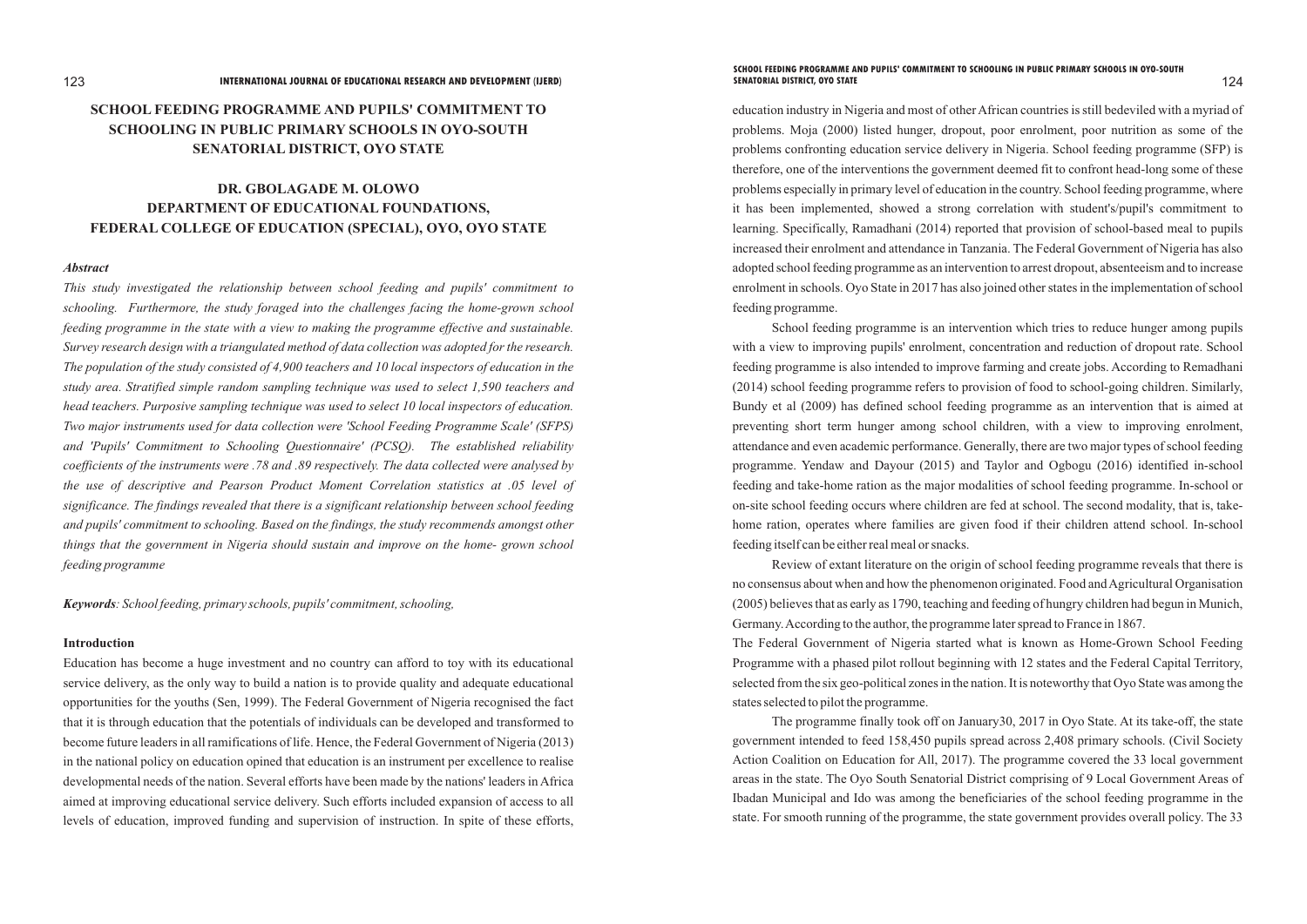local government authorities were involved in the implementation process of the programme. The Oyo State Government pledged N72.2 million to 2,578 food vendors at the takeoff of the programme.

The state government and other stakeholders invested large sum of financial resources in school feeding programme because of the perceived benefits of school feeding programme in relation to improved enrolment, attendance, engagement and reduction in students' dropout rate. Furthermore, studies have postulated a strong relationship between school feeding and health status of school children (Ahmed, 2004).

Several studies have found a strong relationship between poverty and parents' inability to send their children to school. Oyefade (2014) observed that poverty in its different dimensions prevent school-age children from attending schools and keeping them there. Provision of school meal therefore, serves as incentive to parents to send their children to school. School feeding at least offset the indirect cost of education borne by parents. Akanbi (2013) also noted that positive results have been reported where school feeding had been carried out. For instance, studies carried out in Ghana, Mali, Cambodia to assess the impact of school feeding on enrolment and attendance showed an increase in enrolment and attendance as a result of school meals. Taylor and Ogbogu (2016) reported an interesting study carried out in Pakistan, where school meal and particularly take-home ration in form of a tin or two tins of oil improved enrolment and attendance. Similarly, Ahmed (2004) carried out a study in Bangladesh on impact of school feeding on commitment to schooling. Results found a positive relationship between school-based meal distribution and increased enrolment. Further, the result revealed a decline in dropout rate by 2%. In Jamaica, the study conducted by Del-Rosso (1999) and Gelli (2006) indicated that provision of school meal significantly increased school attendance particularly among girls.

The studies carried out by Lamber (2009) in Burkina Faso and World Food Programme (2006) in Zambia had similar results as far as the impact of school feeding on enrolment and attendance was concerned. The study carried out in Burkina Faso revealed that enrolment increased from 50.5% in 2003/2004 to 69.7% in 2008. The study carried out in Zambia revealed a striking resemblance to that of Burkina Faso as introduction of school meal increased enrolment in the basic school from 11.1% in 2002 to 20.1% in the year 2004. The study also reported that there was a reduction in the dropout rate from 6% to 3% in the period mentioned.

World Food Programme opined that there are 66 million children attending school with short-term hunger (WFP, 2013). The report went further to show that 48% of the hungry school children come from sub-Sahara African. No wonder WFP, (2006) noted that hunger is a pervasive and damaging phenomenon which prevents many children from attending and staying in schools. Yendaw and Dayour (2015) are of the opinion that hunger or even malnutrition have far reaching effects on child's cognitive development. Besides, when a child is hungry there is a little chance that he or she will be willing to attend school. Hunger is also a limiting factor to students' concentration in the classroom. Lending credence to the above assertion, Del-Rosso (1999) observed that children suffering from short-term hunger would have difficulty in concentrating and performing classroom

#### DR. GBOLAGADE M. OLOWO SENATORIAL DISTRICT, OYO STATE SENATORIAL DISTRICT, OO STATE **SCHOOL FEEDING PROGRAMME AND PUPILS' COMMITMENT TO SCHOOLING IN PUBLIC PRIMARY SCHOOLS IN OYO-SOUTH DR. GBOLAGADE M. OLOWO SENATORIAL DISTRICT, OYO STATE**

tasks. Children from rural areas in Africa are likely prone to short-term hunger and thereby unable to concentrate in class. Some children have to trek long distances from their homes to the location of the schools. Hence, they would have almost used up the calories in their body before they get to the school. Grantham, Gregory, Chang and Walker (1998) noted that provision of school meal will assist a hungry child to concentrate in the class as a hungry child is not likely to be interested in any classroom work. School-based food distribution if properly implemented, can alleviate hunger and malnutrition in school-going children, thus, helping the school children to concentrate and increase their attention span.

#### **Statement of the Problem**

This study is concerned with problem of hunger and general non-commitment to schooling among school-age children in Oyo State. Hunger has been identified as one of the major causes of students' lackadaisical attitude to schooling. As a result of poverty, or cultural meal practices, over 140 million children in Africa, south of Sahara experience hunger. Issue of hunger as a result of poverty, and other contextual factors had led to students dropping out of school, low enrolment and even lack of concentration in the classrooms. Maslow's (1943) theory of hierarchy of human needs cited in Olowo (2002) postulated that food is a physiological need, and until it is satisfied, an organism cannot aspire to other higher needs. Hence, adequate meals are essential for students' health status and mental alertness. In order to ameliorate the problem of low enrolment, poor attendance and lack of engagement on the part of the pupils, the Oyo State government has put in place school feeding programme to motivate pupils to schooling. This study is therefore set out to assess the relationship between school feeding programme and students' commitment to schooling in Oyo South Senatorial District, Oyo State.

### **Purpose of the Study**

This study was undertaken to assess the relationship between school feeding programme and

students' commitment to schooling with a view to;

- 1. Assess the relationship between school feeding programme and students' enrolment.
- 2. Assess the relationship between school feeding programme and students' attendance in schools
- 3. Assess the relationship between school feeding programme and students'engagement in schools
- 4. Identify challenges facing effective implementation of school feeding programme in Oyo State.

## **Significance of the Study**

The study is significant for the following:

- 1. It will provide enlightenment or knowledge to school administrators elsewhere about how to implement or improve school feeding programme.
- 2. The study will serve as a feedback to the government of Oyo State about the effectiveness and efficiency of the programme in tackling issues of dropout, absenteeism and low enrolment.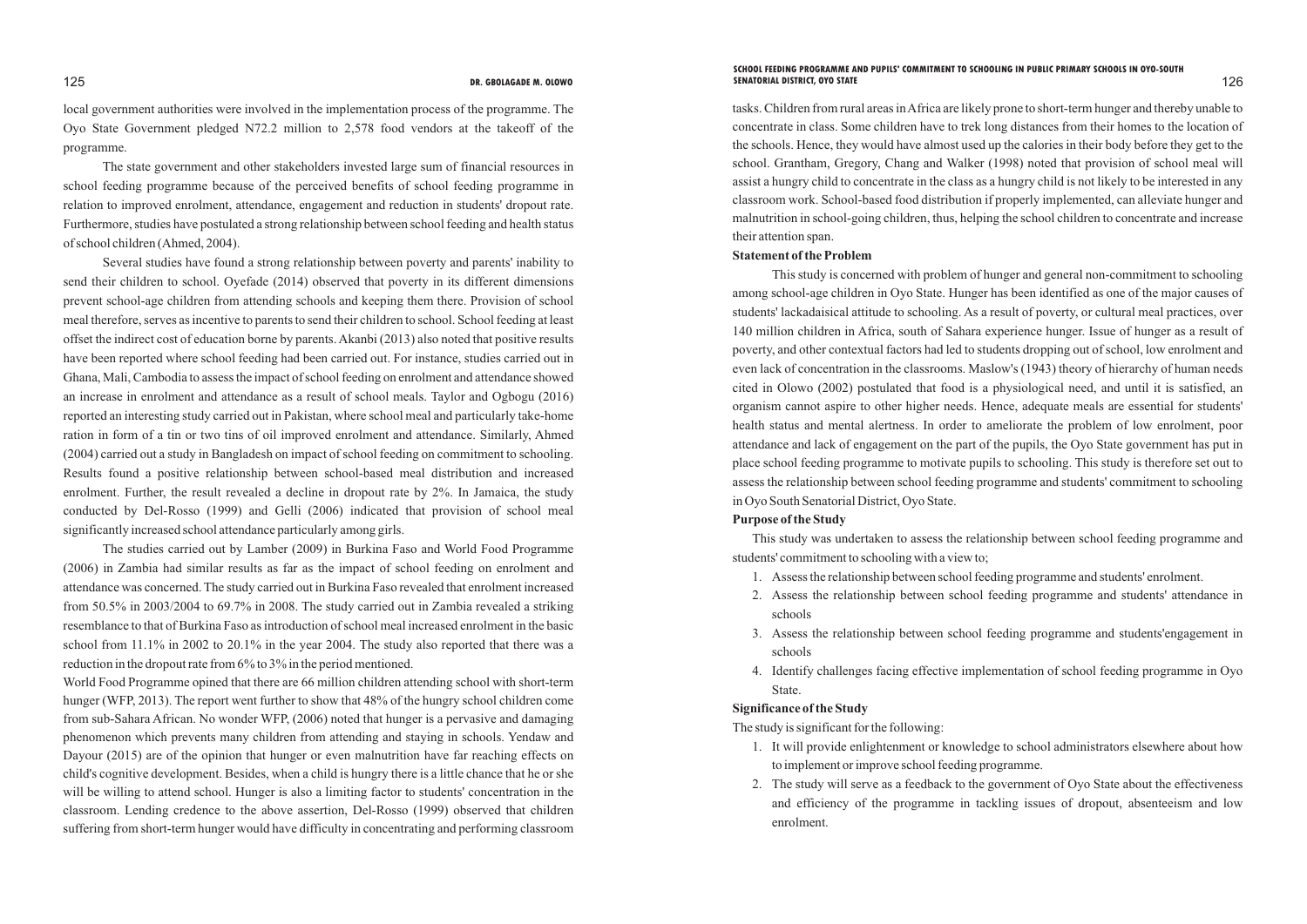#### **Research Questions**

- 1. Is the school feeding programme effectively implemented in the sampled area?
- 2. What are the challenges facing school feeding programme in Oyo State?

Ho<sub>1</sub>: There is no significant relationship between school feeding programme and pupils' commitment to school.

### **Hypothesis**

### **Method and Procedure**

The study was conducted in the Oyo-South Senatorial District which comprised of allthe ninelocal government areas in Ibadan Municipality and Ido. The areas can be described as the Ibadan core areas. Though, the area had been exposed to western education since time immemorial, families still suffer from poverty which may prevent them from sending their children to school. It is not uncommon to find school -age children hawking goods at motor parks and other areas when they should be in classrooms. Introduction of school feeding programme, is therefore, meant to stem this ugly situation. A survey research design was adopted for the study through a triangulated data collection. The population of the study consisted of teachers, headmasters, in the primary schools located in the 10 local government areas of the state. In additions, the local inspectors of education in the areas were part of the population of the study. Stratified random sampling technique was used to select 1,590 teachers out of 4,900. The 10 local inspectors of education were purposively selected and added to the teachers and headteachers sample. The total number of the respondents was 1,600.

The instrument developed by the researcher for data collection was tagged SchoolFeeding Programme Questionnaire (SFPQ). The instrument has four sections. Section A requested for demographical information from the study participants. Section B elicited information about the school feeding programme in the state. The modus operandi, practice and administration of the programme were captured in this section of the questionnaire. Section C relates to the variable of pupils' commitment to schooling. As used in this study, the indicators of commitment to schooling are enrolment, attendance and student engagement in the classroom. Engagement is measured by pupils' attention, concentration and hands on task. Section D sought for information about the challenges facing the programme in the state. An adapted Likert rating scale was used for scoring of responses of the study participants

#### DR. GBOLAGADE M. OLOWO SENATORIAL DISTRICT, OYO STATE SENATORIAL DISTRICT, OO STATE **SCHOOL FEEDING PROGRAMME AND PUPILS' COMMITMENT TO SCHOOLING IN PUBLIC PRIMARY SCHOOLS IN OYO-SOUTH DR. GBOLAGADE M. OLOWO SENATORIAL DISTRICT, OYO STATE**

The instrument was validated by giving it to experts in Test and Measurements and Educational Management. As a result, some items were reframed while others were struck out. Testretest method of reliability test was used. Pearson Product Moment Correlation Coefficient statistics was used to analyse the data collected. The analysis yielded a correlation coefficient of .78. The instrument was administered on teachers, head teachers and the 10 local inspectors of education in the study area. Descriptive statistics and Pearson Product Moment Correlation Coefficient statistics were used for data analysis.

### **Results**

## **Research Question 1**

Is the school feeding programme effectively implemented in the sampled area?

**Table 1:**Responses of the Respondents on the Implementation Effectiveness of the SFP

| S/N | Items Responses on the effective implementation of SFP           | Mean    | <b>SD</b> |
|-----|------------------------------------------------------------------|---------|-----------|
|     | The SFP covers all the classes in the primary schools            | 2.11    | .89       |
| 2.  | School meals are provided for the pupils every school day        | $3.19*$ | .64       |
| 3.  | The SFP is properly funded by the government and other           | $2.52*$ | .88       |
|     | stakeholders                                                     |         |           |
| 4.  | The SFP caters for all the primary schools in the 33 local       | $2.54*$ | .77       |
|     | government areas of the state                                    |         |           |
| 5.  | There is a policy framework which ensures sustain ability of the | $2.94*$ | .61       |
|     | programme.                                                       |         |           |
| 6.  | The quality/quantity of the school meals is satisfactory         | 2.34    | .66       |
| 7.  | The school feeding programme is properly monitored and           | $2.52*$ | .24       |
|     | supervised                                                       |         |           |
| 8.  | The programme enjoys the support of international development    | 2.35    | .54       |
|     | partners                                                         |         |           |

The result on the above table indicated that the programme, on the average, has been effectively implemented as only fiveout of eight items that assessed the effectiveness of implementation scored above the criterion mean of 2.5.

#### **Research Question Two**

What are the challenges facing the school feeding programme in Oyo State? **Table Two**: Challenges Facing School Feeding Programme in Oyo State

| S/N            | <b>ITEMS</b>                                                        | <b>SD</b> | <b>MEAN</b> |
|----------------|---------------------------------------------------------------------|-----------|-------------|
| 1.             | Irregular and inefficient funding                                   |           | .89         |
| $\overline{2}$ | Lack of structured community participation                          | 3.37      | .91         |
| 3              | Lack of framework for data collection, collation and analysis       | 1.94      | .24         |
| 4              | Overcrowded classrooms as a result of increased enrolment           | 2.57      | .78         |
| 5.             | Over workload for teachers                                          | 2.64      | .61         |
| 6              | Water is not served along with the meals and students to don't have |           |             |
|                | access to quality water in most school premises                     | 2.56      | .89         |
|                | Quantity of the meals in grossly small                              | 1.61      | .76         |

There are a number of challenges facing implementation of school feeding programme in the state as indicated in the above table.Five items out of seven scored 2.50 and above the criterion mean is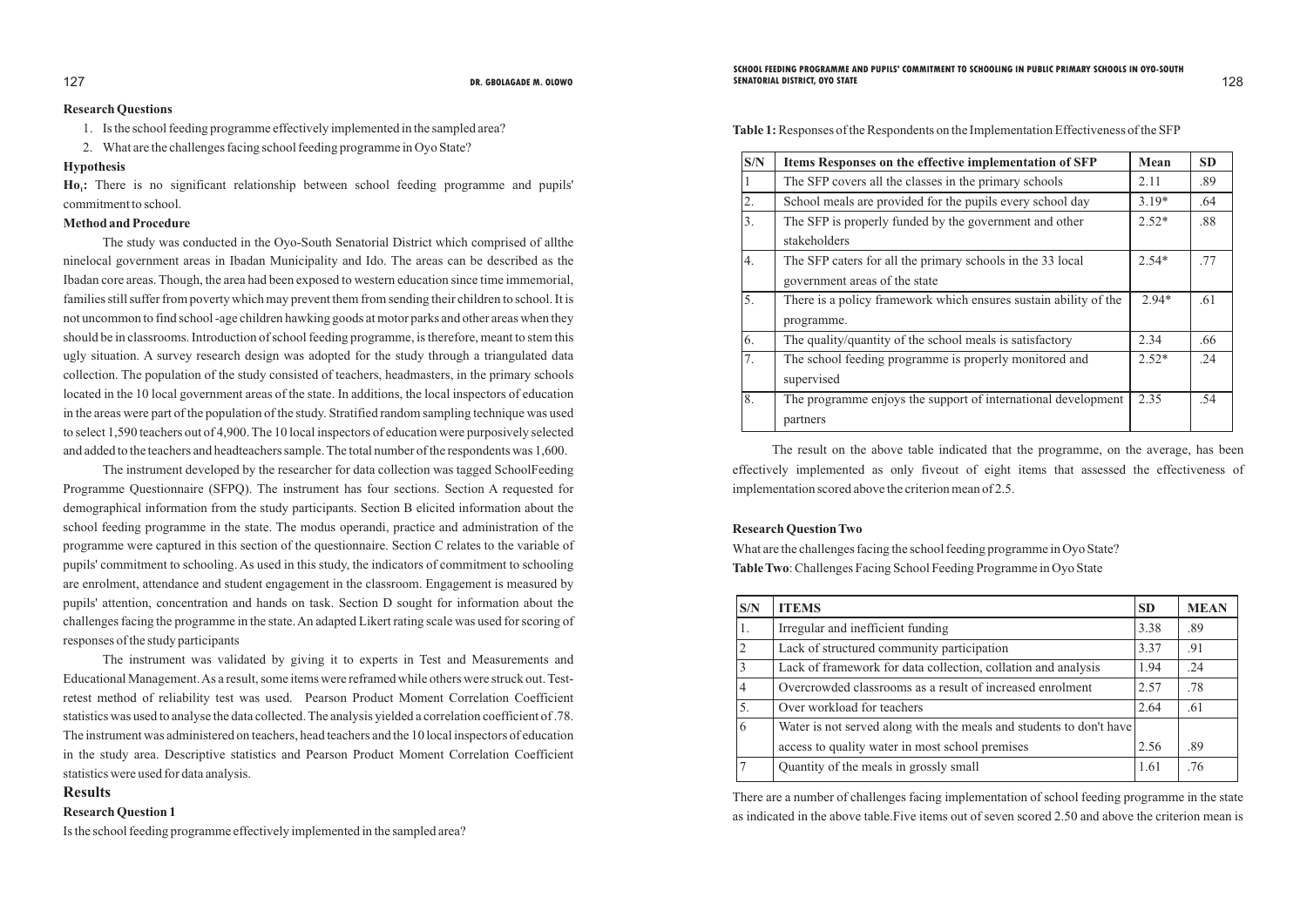2.50. This implies that the five items listed are valid challenges facing school feeding programme in Oyo State

#### **Hypothesis**

Ho<sub>1</sub>. There is no significant relationship between school feeding programme and pupils' commitment to schooling in Oyo State.

between school feeding programme and pupils' commitment to schooling, revealed that there is strong positive relationship between school feeding programme and pupils' commitment to schooling. This finding is in agreement with Akanbi (2013) who posited that when meals are provided in schools, parents are usually motivated to send their children to school and keep them there. Taylor and Ogbogu (2016) in a study that investigated impact of school feeding on pupils' enrolment and performance in Osun State, Nigeria, concluded that school feeding is a critical intervention which can improve enrolment, attendance and concentration in the classroom. Del-Rosso (1999) also opines that properly designed and effectively implemented school meal can alleviate short-term hunger and thereby induce school enrolment and attendance. Furthermore, the author maintains that school feeding programme also improves pupils' attention and concentration in the classroom. Corroborating the observation of Del-Rosso, Yendaw and Dayour (2015), in a study on the impact of school feeding on attendance, enrolment and retention, concluded that school feeding programme had significant impact on school enrolment and attendance. In addition, provision of school meal has contributed to reduction in dropout rate. In several studies, researchers found a strong positive relationship between provision of school meal and pupils' commitment to schooling. For instance, Ramadhani (2014) and Salee (2013) all reported a significant impact of school feeding on pupils' enrolment, attendance and a reduction in dropout rate.

**Table 3**: Relationship Between School Feeding Programme and Pupils' Commitment to Schooling.

| <b>Variable</b>               | $\overline{\textbf{X}}$ | S.D  |      | Df   | r.cal | t.tab |
|-------------------------------|-------------------------|------|------|------|-------|-------|
| School Feeding                | 4.15                    | 3,49 | 1600 | 1598 | .144  | .088  |
| Programmes                    |                         |      |      |      |       |       |
| Pupils' Commitment to   16.14 |                         | 3.64 |      |      |       |       |
| Schooling                     |                         |      |      |      |       |       |

#### **Conclusion**

The study examined the impact of school feeding programme on pupil's commitment to schooling. Commitment to schooling is measured in the study through enrolment, attendance and engagement. The study came to a conclusion, after review of extant literature and data analysis, that provision of school meal to children is a potent factor to stimulate enrolment, attendance and concentration in the classrooms.

#### **Recommendations**

In view of the conclusion of the study and the findings that emanated from data analysis, the following recommendations are made:

#### DR. GBOLAGADE M. OLOWO SENATORIAL DISTRICT, OYO STATE SENATORIAL DISTRICT, OO STATE 130 **SCHOOL FEEDING PROGRAMME AND PUPILS' COMMITMENT TO SCHOOLING IN PUBLIC PRIMARY SCHOOLS IN OYO-SOUTH DR. GBOLAGADE M. OLOWO SENATORIAL DISTRICT, OYO STATE**

- 1. School feeding programme in Oyo State should be sustained irrespective of the political party in power because of the benefits of the programme.
- 2. The quality and quality of the meal should be improved so as to further motivate the pupils to enroll, attend and be engaged in the classrooms.

Support of international development partners for sustained funding of the programme should be sought.

The result as shown on the above table indicated that there is a significant relationship between school feeding programme and pupils' commitment to schooling (r.cal=.144, df=1598, t.tab-.088)

#### **Discussion**

The result of the first research question indicated that the majority of the respondents agree that school feeding programme was effectively implemented though there are areas for improvement. This finding agrees with the report of the Civil Society Action Coalition on Education for All (2018). This finding is also in tandem with the report of Taylor and Ogbogu (2016) who opined that school feeding programme recorded success in the sister state of Osun. The success of the school meal probably resulted from long time planning. While Osun state started the programme in 2012, Oyo did not start until 2017. Experience borrowed from the sister state of Osun might have helped Oyo State to plan and execute the programme well.

The result of the second research question revealed that there were a number of challenges facing the scheme in Oyo State. This finding is supported by the report of Taylor and Ogbogu (2016) who identified some challenges facing the scheme in Oyoand Osun States respectively. Similarly, Ayoola (2014) found a number of challenges confronting provision of school meal in Nigeria particularly in Osun State. The Federal Government of Nigeria (2017) also espoused a number of challenges facing the execution of school feeding programme in Nigeria. Among other things, problems of flaws in targeting cooks, slow payment, communication gaps, limited resources as some of the challenges facing school feeding programme in Nigeria. The government has taken steps to address some of these challenges by proposing to fast track procedure for payment of cooks, provision of operation manual and policy, alternative sources of funding and need for monitoring and evaluation framework.

The result of the only hypothesis which probed whether there is a significant relationship